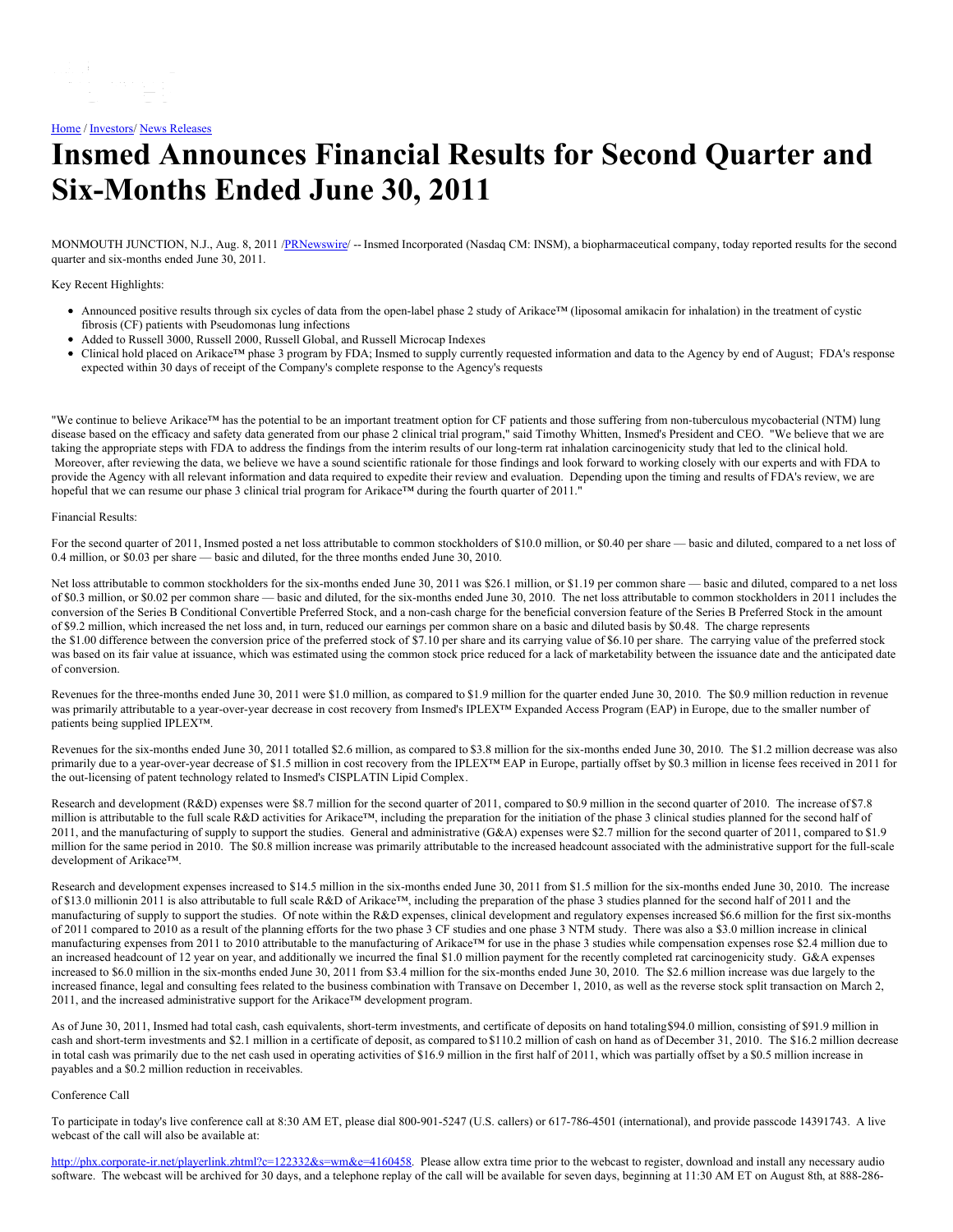#### About Insmed

Insmed Incorporated is a biopharmaceutical company focused on the development of innovative inhaled pharmaceuticals for the site-specific treatment of serious lung diseases, and has a proprietary protein platform aimed at niche markets with high unmet medical need. Insmed's primary focus is on the development of inhaled antibiotic therapy delivered via proprietary advanced pulmonary liposome technology in areas of high unmet need in lung diseases. For more information, please visit [http://www.insmed.com](http://www.insmed.com/).

#### Forward-Looking Statements

This release contains forward-looking statements which are made pursuant to provisions of Section 21E of the Securities Exchange Act of 1934. Investors are cautioned that such statements in this release, including statements relating to our financial position, results of operations, the status and the results of preclinical studies and clinical trials and preclinical and clinical data described herein, the timing of responses to information and data requests from FDA, the development of our products, and the business strategies, plans and objectives of management, constitute forward-looking statements which involve risks and uncertainties that could cause actual results to differ materially from those anticipated by the forward-looking statements. Our results may be affected by such factors as the receipt and timing of FDA and other regulatory reviews and approvals, if at all, competitive developments affecting our product development, delays in product development or clinical trials, and patent disputes involving currently developing products. The risks and uncertainties include, without limitation, we may experience unexpected regulatory actions, delays or requests, our future clinical trials may not be successful, we may be unsuccessful in developing our product candidates or receiving necessary regulatory approvals, we may experience delays in our product development or clinical trials, our product candidates may not prove to be commercially successful, our expenses may be higher than anticipated and other risks and challenges detailed in our filings with the U.S. Securities and Exchange Commission, including our Annual Report on Form 10-K for the year ended December 31, 2010 and our Quarterly Report on Form 10-Q for the quarter ended June 30, 2011. Investors are cautioned not to place undue reliance on any forward-looking statements which speak only as of the date of this release. We undertake no obligation to publicly release the results of any revisions to these forward-looking statements that may be made to reflect events or circumstances that occur after the date of this release or to reflect the occurrence of unanticipated events.